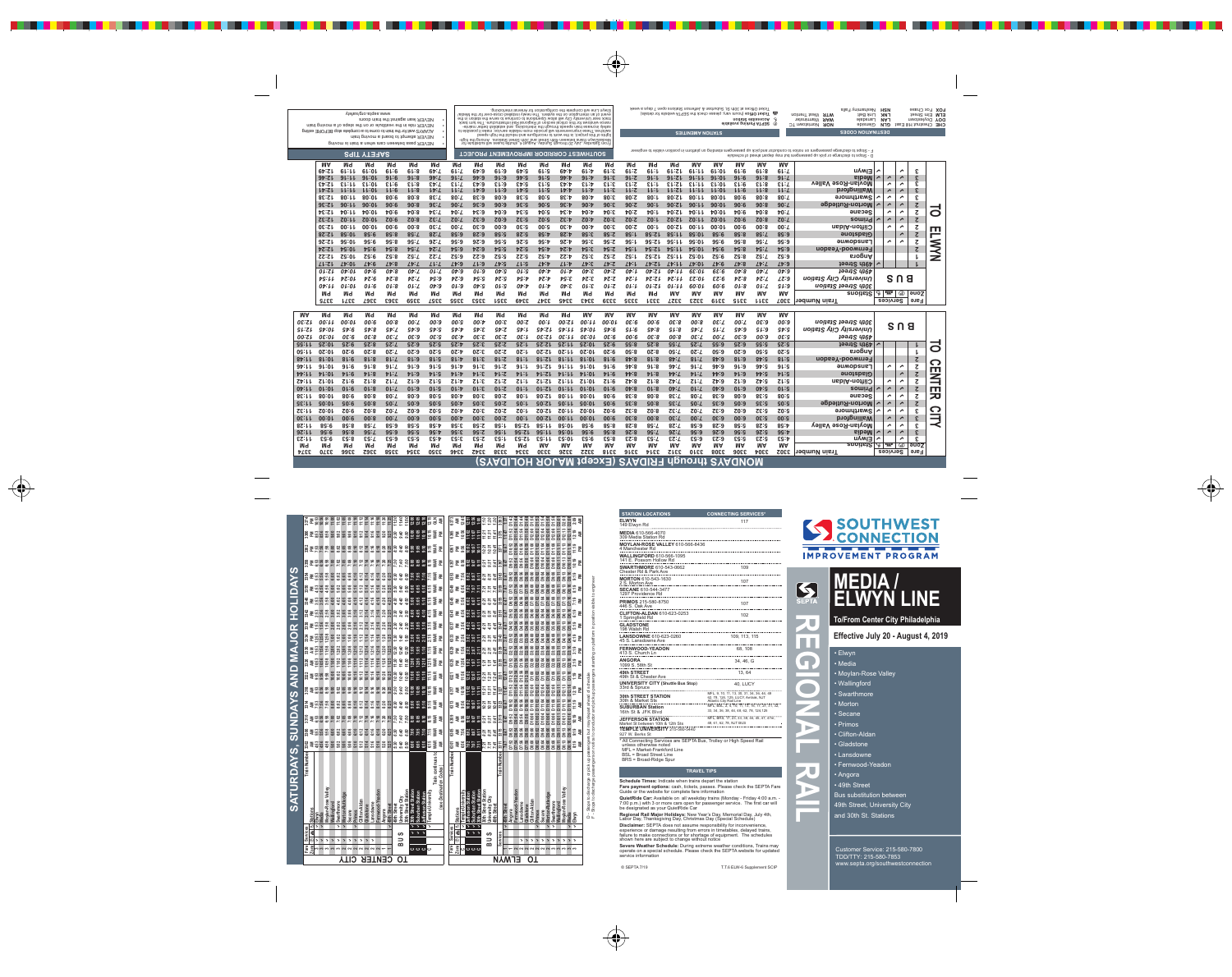F - Stops to discharge passengers on notice to conductor and pick up passengers standing on platform in position visible to engineer

#### **sTaTion aMeniTies**

- è **sepTa parking available**
- é **accessible station**
- **Ticket Office** (hours vary, please check the SEPTA website for details) Ticket Offices at 30th St, Suburban & Jefferson Stations open 7 days a week

ALWAYS wait for the train to come to a complete stop BEFORE exiting NEVER ride in the vestibule or on the steps of a moving train NEVER lean against the train doors

|                   |                  |                |                      |   |                                                                               |              |              |              |              |                                          |            | <b>MONDAYS through FRIDAYS (Except MAJOR HOLIDAYS)</b> |              |              |              |                   |                   |                   |                   |                   |                   |                   |              |                   |                   |                                        |                   |           |
|-------------------|------------------|----------------|----------------------|---|-------------------------------------------------------------------------------|--------------|--------------|--------------|--------------|------------------------------------------|------------|--------------------------------------------------------|--------------|--------------|--------------|-------------------|-------------------|-------------------|-------------------|-------------------|-------------------|-------------------|--------------|-------------------|-------------------|----------------------------------------|-------------------|-----------|
|                   | Fare             |                | <b>Services</b>      |   | <b>Train Number</b>                                                           | 3302         | 3304         | 3306         | 3308         | 3310                                     | 3312       | 3314                                                   | 3316         | 3318         | 3322         | 3326              | 3330              | 3334              | 3338              | 3342              | 3346              | 3350              | 3354         | 3358              | 3362              | 3366                                   | 3370              | 3374      |
|                   | <b>Zone</b>      | ®              |                      |   | 画もStations                                                                    | <b>AM</b>    | <b>AM</b>    | <b>AM</b>    | ΑM           | <b>AM</b>                                | <b>AM</b>  | <b>AM</b>                                              | <b>AM</b>    | <b>AM</b>    | <b>AM</b>    | <b>AM</b>         | AМ                | <b>PM</b>         | <b>PM</b>         | <b>PM</b>         | <b>PM</b>         | <b>PM</b>         | РM           | PM                | ΡM                | <b>PM</b>                              | <b>PM</b>         | <b>PM</b> |
|                   |                  |                |                      |   | $\vee$ Elwyn                                                                  | 4:53         | 5:23         | 5:53         | 6:23         | 6:53                                     | 7:23       | 7:53                                                   | 8:23         | 8:53         | 9:53         | 10:53             | 11:53             | 12:53             | 1:53              | 2:53              | 3:53              | 4:53              | 5:53         | 6:53              | 7:53              | 8:53                                   | 9:53              | 11:23     |
|                   |                  |                | ✔                    | ✔ | <b>Media</b>                                                                  | 4:56         | 5:26         | 5:56         | 6:26         | 6:56                                     | 7:26       | 7:56                                                   | 8:26         | 8:56         | 9:56         | 10:56             | 11:56             | 12:56             | 1:56              | 2:56              | 3:56              | 4:56              | 5:56         | 6:56              | 7:56              | 8:56                                   | 9:56              | 11:26     |
|                   | 3                | ✔              | ✓                    |   | <b>Moylan-Rose Valley</b>                                                     | 4:58         | 5:28         | 5:58         | 6:28         | 6:58                                     | 7:28       | 7:58                                                   | 8:28         | 8:58         | 9:58         | 10:58             | 11:58             | 12:58             | 1:58              | 2:58              | 3:58              | 4:58              | 5:58         | 6:58              | 7:58              | 8:58                                   | 9:58              | 11:28     |
| ー<br>こ            |                  | $\checkmark$   | ✔                    |   | Wallingford                                                                   | 5:00         | 5:30         | 6:00         | 6:30         | 7:00                                     | 7:30       | 8:00                                                   | 8:30         | 9:00         | 10:00        | 11:00             | 12:00             | 1:00              | 2:00              | 3:00              | 4:00              | 5:00              | 6:00         | 7:00              | 8:00              | 9:00                                   | 10:00             | 11:30     |
|                   | $\mathbf{3}$     | ✓              | ✓                    |   | <b>Swarthmore</b>                                                             | 5:02         | 5:32         | 6:02         | 6:32         | 7:02                                     | 7:32       | 8:02                                                   | 8:32         | 9:02         | 10:02        | 11:02             | 12:02             | 1:02              | 2:02              | 3:02              | 4:02              | 5:02              | 6:02         | 7:02              | 8:02              | 9:02                                   | 10:02             | 11:32     |
|                   |                  |                | $\checkmark$         |   | <b>Morton-Rutledge</b>                                                        | 5:05         | 5:35         | 6:05         | 6:35         | 7:05                                     | 7:35       | 8:05                                                   | 8:35         | 9:05         | 10:05        | 11:05             | 12:05             | 1:05              | 2:05              | 3:05              | 4:05              | 5:05              | 6:05         | 7:05              | 8:05              | 9:05                                   | 10:05             | 11:35     |
| $\mathbf{\alpha}$ | $\overline{2}$   | $\checkmark$   | $\checkmark$         |   | <b>Secane</b>                                                                 | 5:08         | 5:38         | 6:08         | 6:38         | 7:08                                     | 7:38       | 8:08                                                   | 8:38         | 9:08         | 10:08        | 11:08             | 12:08             | 1:08              | 2:08              | 3:08              | 4:08              | 5:08              | 6:08         | 7:08              | 8:08              | 9:08                                   | 10:08             | 11:38     |
| CENTEI            |                  |                | $\checkmark$         |   | <b>Primos</b>                                                                 | 5:10         | 5:40         | 6:10         | 6:40         | 7:10                                     | 7:40       | 8:10                                                   | 8:40         | 9:10         | 10:10        | 11:10             | 12:10             | 1:10              | 2:10              | 3:10              | 4:10              | 5:10              | 6:10         | 7:10              | 8:10              | 9:10                                   | 10:10             | 11:40     |
|                   | $\overline{2}$   |                | $\checkmark$         |   | <b>Clifton-Aldan</b>                                                          | 5:12         | 5:42         | 6:12         | 6:42         | 7:12                                     | 7:42       | 8:12                                                   | 8:42         | 9:12         | 10:12        | 11:12             | 12:12             | 1:12              | 2:12              | 3:12              | 4:12              | 5:12              | 6:12         | 7:12              | 8:12              | 9:12                                   | 10:12             | 11:42     |
|                   |                  |                |                      |   | Gladstone                                                                     | 5:14         | 5:44         | 6:14         | 6:44         | 7:14                                     | 7:44       | 8:14                                                   | 8:44         | 9:14         | 10:14        | 11:14             | 12:14             | 1:14              | 2:14              | 3:14              | 4:14              | 5:14              | 6:14         | 7:14              | 8:14              | 9:14                                   | 10:14             | 11:44     |
|                   | $\mathbf 2$      |                | $\checkmark$         |   | Lansdowne                                                                     | 5:16         | 5:46         | 6:16         | 6:46         | 7:16                                     | 7:46       | 8:16                                                   | 8:46         | 9:16         | 10:16        | 11:16             | 12:16             | 1:16              | 2:16              | 3:16              | 4:16              | 5:16              | 6:16         | 7:16              | 8:16              | 9:16                                   | 10:16             | 11:46     |
|                   |                  |                |                      |   | Fernwood-Yeadon                                                               | 5:18         | 5:48         | 6:18         | 6:48         | 7:18                                     | 7:48       | 8:18                                                   | 8:48         | 9:18         | 10:18        | 11:18             | 12:18             | 1:18              | 2:18              | 3:18              | 4:18              | 5:18              | 6:18         | 7:18              | 8:18              | 9:18                                   | 10:18             | 11:48     |
| <u>P</u>          |                  |                |                      |   | Angora                                                                        | 5:20         | 5:50         | 6:20         | 6:50         | 7:20                                     | 7:50       | 8:20                                                   | 8:50         | 9:20         | 10:20        | 11:20             | 12:20             | 1:20              | 2:20              | 3:20              | 4:20              | 5:20              | 6:20         | 7:20              | 8:20              | 9:20                                   | 10:20             | 11:50     |
|                   |                  |                |                      |   | <b>49th Street</b>                                                            | 5:25         | 5:55         | 6:25         | 6:55         | 7:25                                     | 7:55       | 8:25                                                   | 8:55         | 9:25         | 10:25        | 11:25             | 12:25             | 1:25              | 2:25              | 3:25              | 4:25              | 5:25              | 6:25         | 7:25              | 8:25              | 9:25                                   | 10:25             | 11:55     |
|                   |                  |                | BUS                  |   | <b>49th Street</b>                                                            | 5:30         | 6:00         | 6:30         | 7:00         | 7:30                                     | 8:00       | 8:30                                                   | 9:00         | 9:30         | 10:30        | 11:30             | 12:30             | 1:30              | 2:30              | 3:30              | 4:30              | 5:30              | 6:30         | 7:30              | 8:30              | 9:30                                   | 10:30             | 12:00     |
|                   |                  |                |                      |   | <b>University City Station</b>                                                | 5:45         | 6:15         | 6:45         | 7:15         | 7:45                                     | 8:15       | 8:45                                                   | 9:15         | 9:45         | 10:45        | 11:45             | 12:45             | 1:45              | 2:45              | 3:45              | 4:45              | 5:45              | 6:45         | 7:45              | 8:45              | 9:45                                   | 10:45             | 12:15     |
|                   |                  |                |                      |   | <b>30th Street Station</b>                                                    | 6:00         | 6:30         | 7:00         | 7:30         | 8:00                                     | 8:30       | 9:00                                                   | 9:30         | 10:00        | 11:00        | 12:00             | 1:00              | 2:00              | 3:00              | 4:00              | 5:00              | 6:00              | 7:00         | 8:00              | 9:00              | 10:00                                  | 11:00             | 12:30     |
|                   |                  |                |                      |   |                                                                               | <b>AM</b>    | <b>AM</b>    | <b>AM</b>    | <b>AM</b>    | <b>AM</b>                                | <b>AM</b>  | <b>AM</b>                                              | <b>AM</b>    | <b>AM</b>    | <b>AM</b>    | <b>PM</b>         | <b>PM</b>         | <b>PM</b>         | <b>PM</b>         | <b>PM</b>         | <b>PM</b>         | <b>PM</b>         | <b>PM</b>    | <b>PM</b>         | PM                | <b>PM</b>                              | <b>PM</b>         | AM        |
|                   |                  |                |                      |   |                                                                               |              |              |              |              |                                          |            |                                                        |              |              |              |                   |                   |                   |                   |                   |                   |                   |              |                   |                   |                                        |                   |           |
|                   | Fare             |                |                      |   |                                                                               |              | 3311         |              |              |                                          |            |                                                        |              |              | 3343         |                   |                   |                   |                   |                   |                   |                   |              |                   | 3367              |                                        |                   |           |
|                   | <b>Zone</b> I    |                | <b>Services</b>      |   | <b>Train Number</b>                                                           | 3307<br>AM   | ΑM           | 3315         | 3319<br>ΑM   | 3323<br>ΑM                               | 3327<br>AМ | 3331<br><b>PM</b>                                      | 3335         | 3339<br>РM   | РM           | 3345<br><b>PM</b> | 3347<br><b>PM</b> | 3349<br><b>PM</b> | 3351<br><b>PM</b> | 3353<br><b>PM</b> | 3355<br><b>PM</b> | 3357              | 3359<br>РM   | 3363              | РM                | 3371                                   | 3375<br><b>PM</b> |           |
|                   |                  | $^{\circledR}$ | 画も                   |   | <b>Stations</b>                                                               |              | 7:10         | AM<br>8:10   | 9:09         | 10:09                                    | 11:10      | 12:10                                                  | 1:10         | 2:10         | 3:10         | 3:40              | 4:10              | 4:40              | 5:10              | 5:40              | 6:10              | <b>PM</b><br>6:40 | 7:10         | <b>PM</b><br>8:10 | 9:10              | <b>PM</b>                              | 11:40             |           |
|                   |                  |                |                      |   | <b>30th Street Station</b>                                                    | 6:15         | 7:24         | 8:24         | 9:23         | 10:23                                    | 11:24      | 12:24                                                  | 1:24         | 2:24         | 3:24         | 3:54              | 4:24              | 4:54              | 5:24              | 5:54              | 6:24              | 6:54              | 7:24         | 8:24              | 9:24              | 10:10<br>10:24                         | 11:54             |           |
|                   |                  | <b>BUS</b>     |                      |   | <b>University City Station</b>                                                | 6:27         | 7:40         | 8:40         | 9:39         | 10:39                                    | 11:40      | 12:40                                                  | 1:40         | 2:40         |              |                   | 4:40              | 5:10              | 5:40              |                   | 6:40              |                   |              |                   |                   |                                        |                   |           |
|                   |                  |                |                      |   | <b>49th Street</b>                                                            | 6:40<br>6:47 | 7:47         | 8:47         | 9:47         | 10:47                                    | 11:47      | 12:47                                                  | 1:47         | 2:47         | 3:40<br>3:47 | 4:10<br>4:17      | 4:47              | 5:17              | 5:47              | 6:10<br>6:17      | 6:47              | 7:10<br>7:17      | 7:40<br>7:47 | 8:40<br>8:47      | 9:40<br>9:47      | 10:40<br>10:47                         | 12:10<br>12:17    |           |
|                   |                  |                |                      |   | <b>49th Street</b>                                                            | 6:52         | 7:52         | 8:52         | 9:52         | 10:52                                    | 11:52      | 12:52                                                  | 1:52         | 2:52         | 3:52         | 4:22              | 4:52              | 5:22              | 5:52              | 6:22              | 6:52              | 7:22              | 7:52         | 8:52              | 9:52              | 10:52                                  | 12:22             |           |
|                   | $\overline{2}$   |                |                      |   | Angora<br><b>Fernwood-Yeadon</b>                                              |              |              |              | 9:54         | 10:54                                    | 11:54      | 12:54                                                  | 1:54         | 2:54         | 3:54         |                   | 4:54              | 5:24              | 5:54              | 6:24              | 6:54              |                   |              |                   |                   |                                        | 12:24             |           |
|                   |                  | ✓              | $\checkmark$         |   |                                                                               | 6:54         | 7:54         | 8:54         |              | 10:56                                    | 11:56      | 12:56                                                  | 1:56         |              | 3:56         | 4:24              |                   |                   | 5:56              |                   | 6:56              | 7:24              | 7:54         | 8:54              | 9:54<br>9:56      | 10:54                                  |                   |           |
|                   | $\overline{2}$   | ✔              |                      |   | Lansdowne<br>Gladstone                                                        | 6:56<br>6:58 | 7:56<br>7:58 | 8:56<br>8:58 | 9:56<br>9:58 | 10:58                                    | 11:58      | 12:58                                                  | 1:58         | 2:56<br>2:58 | 3:58         | 4:26<br>4:28      | 4:56<br>4:58      | 5:26<br>5:28      | 5:58              | 6:26<br>6:28      | 6:58              | 7:26<br>7:28      | 7:56<br>7:58 | 8:56<br>8:58      | 9:58              | 10:56                                  | 12:26<br>12:28    |           |
| ELWYN             | $\mathbf{2}$     | ✓              | $\checkmark$         |   |                                                                               |              | 8:00         | 9:00         | 10:00        | 11:00                                    | 12:00      | 1:00                                                   | 2:00         | 3:00         | 4:00         |                   | 5:00              |                   | 6:00              |                   | 7:00              |                   | 8:00         |                   | 10:00             | 10:58                                  |                   |           |
|                   |                  |                | ✔                    |   | <b>Clifton-Aldan</b>                                                          | 7:00         | 8:02         | 9:02         | 10:02        | 11:02                                    | 12:02      | 1:02                                                   | 2:02         | 3:02         | 4:02         | 4:30<br>4:32      | 5:02              | 5:30              | 6:02              | 6:30              | 7:02              | 7:30              | 8:02         | 9:00<br>9:02      | 10:02             | 11:00                                  | 12:30             |           |
|                   |                  |                | ✓                    |   | Primos<br><b>ISecane</b>                                                      | 7:02         |              |              | 10:04        | 11:04                                    | 12:04      | 1:04                                                   | 2:04         | 3:04         | 4:04         |                   | 5:04              | 5:32              | 6:04              | 6:32              |                   | 7:32              |              |                   |                   | 11:02<br>11:04                         | 12:32             |           |
| $\mathbf{O}$<br>⊢ |                  |                | $\blacktriangledown$ |   |                                                                               | 7:04         | 8:04<br>8:06 | 9:04<br>9:06 | 10:06        | 11:06                                    | 12:06      | 1:06                                                   | 2:06         | 3:06         | 4:06         | 4:34<br>4:36      | 5:06              | 5:34<br>5:36      | 6:06              | 6:34<br>6:36      | 7:04<br>7:06      | 7:34<br>7:36      | 8:04<br>8:06 | 9:04<br>9:06      | 10:04             |                                        | 12:34             |           |
|                   | 3                | ✔              | ✔                    |   | <b>√ Morton-Rutledge</b>                                                      | 7:06         |              |              |              |                                          |            |                                                        |              |              | 4:08         |                   |                   |                   |                   |                   |                   |                   |              |                   | 10:06             | 11:06                                  | 12:36             |           |
|                   | 3                | ✔              | $\blacktriangledown$ |   | $\vee$ Swarthmore<br><b>Wallingford</b>                                       | 7:08<br>7:11 | 8:08<br>8:11 | 9:08<br>9:11 |              | 10:08 11:08 12:08<br>10:11  11:11  12:11 |            | 1:08<br>1:11                                           | 2:08<br>2:11 | 3:08<br>3:11 | 4:11         | 4:38<br>4:41      | 5:08<br>5:11      | 5:38<br>5:41      | 6:08<br>6:11      | 6:38<br>6:41      | 7:08<br>7:11      | 7:38<br>7:41      | 8:08<br>8:11 | 9:08<br>9:11      |                   | 10:08 11:08 12:38<br>10:11 11:11 12:41 |                   |           |
|                   | 3                | ✔              | $\checkmark$         |   | <b>Moylan-Rose Valley</b>                                                     | 7:13         | 8:13         | 9:13         |              | 10:13  11:13  12:13                      |            | 1:13                                                   | 2:13         | 3:13         | 4:13         | 4:43              | 5:13              | 5:43              | 6:13              | 6:43              | 7:13              | 7:43              | 8:13         | 9:13              | 10:13 11:13 12:43 |                                        |                   |           |
|                   | $\boldsymbol{3}$ | ✔              | $\blacktriangledown$ |   | $\vee$ Media                                                                  | 7:16         | 8:16         | 9:16         |              | 10:16 11:16 12:16                        |            | 1:16                                                   | 2:16         | 3:16         | 4:16         | 4:46              | 5:16              | 5:46              | 6:16              | 6:46              | 7:16              | 7:46              | 8:16         | 9:16              |                   | 10:16 11:16 12:46                      |                   |           |
|                   | $\mathbf{3}$     | ✓              |                      |   | $\vee$ Elwyn                                                                  | 7:19         | 8:19         | 9:19         |              | 10:19 11:19 12:19                        |            | 1:19                                                   | 2:19         | 3:19         | 4:19         | 4:49              | 5:19              | 5:49              | 6:19              | 6:49              | 7:19              | 7:49              | 8:19         | 9:19              |                   | 10:19 11:19 12:49                      |                   |           |
|                   |                  |                |                      |   | D - Stops to discharge or pick up passengers but may depart ahead of schedule | <b>AM</b>    | <b>AM</b>    | <b>AM</b>    | <b>AM</b>    | AM                                       | <b>PM</b>  | <b>PM</b>                                              | <b>PM</b>    | <b>PM</b>    | <b>PM</b>    | <b>PM</b>         | <b>PM</b>         | <b>PM</b>         | <b>PM</b>         | <b>PM</b>         | <b>PM</b>         | <b>PM</b>         | <b>PM</b>    | <b>PM</b>         | <b>PM</b>         | <b>PM</b>                              | AM                |           |

#### **DesTinaTion CoDes**

**CHe** Chestnut Hill East **Doy** Doylestown **elM** Elm Street

**FoX** Fox Chase

**gln** Glenside

- **lan** Lansdale **lnK** Link Belt **nsH** Neshaminy Falls
- **nor** Norristown TC **War** Warminster

**WTr** West Trenton

NEVER pass between cars when a train is moving

NEVER attempt to board a moving train

•••

www.septa.org/safety

From Saturday, July 20 through Sunday, August 4, shuttle buses will substitute for Media/Elwyn trains between 49th Street and 30th Street Stations. Among the highlights of this project, is the work to reconfigure and rebuild the high speed switches.These improvements will provide more reliable service; make it possible to safely increase train speeds through the interlocking, and establish better maintenance windows for this critical section of Regional Rail infrastructure. The turn back track near University City will allow Operations to continue to serve the station in the event of an interruption on the system. The newly installed cross-over for the Media/ Elwyn Line will complete the configuration for Arsenal interlocking.